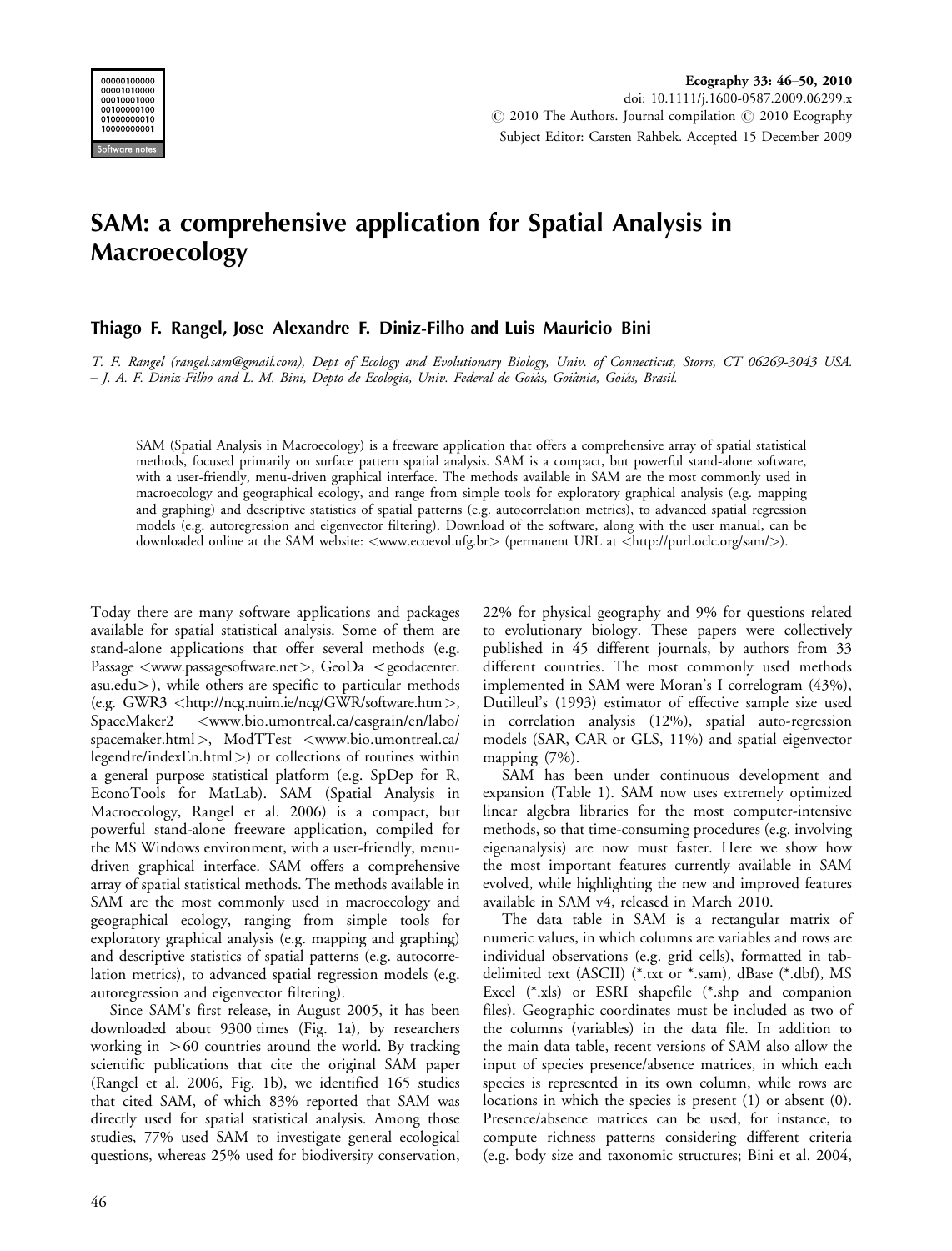

Figure 1. (a) Time-series of number of scientific publications that cite the original SAM paper (Rangel et al. 2006). (b) Time series of cumulative number of SAM downloads since first release (August 2005). Discontinuities in April 2007 and April 2008 were caused by intensified download activity following the releases of SAM v2 and v3.

Terribile et al. 2009). In addition, if a matrix of species' traits (with species in rows and species' traits in columns) is available, then individual species in the presence/absence matrix can be selected according to a given trait (e.g. species with body size larger than the average body size), or species traits can be mapped in the geographical space, given the species assemblage in each location. This is a very useful tool for those interested in some of the most frequent investigated macroecological patterns, as for instance, the Bergmann's and Rapoport's rules.

Previous SAM versions were mostly dedicated to data analysis, and most of data processing relevant to macroecological studies had to be done with the aid of a GIS software. The GIS environment implemented in the current SAM version, however, allows users to easily prepare data for macroecological analysis without any additional software. Grids can be generated in any resolution and extent, using equal area square or hexagonal cells, and they can be saved into shapefiles. Also, because shapefiles have become a standard format to share information on species distributions (range polygons or points), SAM can process the distribution of each species to record its presence or absence in each grid cell, and thus generate presence/absence matrices directly from shapefiles. Finally, from ESRI rasters or text files, environmental layers can be downscaled to the resolution of the grid by calculating mean and standard deviation of all observations within each grid cell, which then become additional variables in the main data matrix.

The graphical exploratory data analysis (GEDA) is one of the most important steps in statistical analysis (Tukey 1980). For this reason, one of SAM's greatest strengths is its rich collection of graphical analytical tools and the simplicity of using and editing them. All charts, which may be drawn with just a few clicks, allow zooming, scrolling and changing colors, maximizing investigators' capacity to find patterns and identify particular details in the data. Colors are abundantly used to highlight patterns

Table 1. The evolution of the most used modules available in SAM. Greek letters denote the versions of the modules ( $\alpha$ : first;  $\beta$ : second; g: third; d: forth). GEDA stands for Graphical Exploratory Data Analysis, PAM stands for Presence/Absence Matrix and SEVM stands for Spatial Eigenvector Mapping).

|                                           | SAM v1<br>Aug-05 | SAM <sub>v2</sub><br>Aug-06 | SAMv3<br>Aug-08 | SAM v4<br>$Mar-10$ |
|-------------------------------------------|------------------|-----------------------------|-----------------|--------------------|
|                                           |                  |                             |                 |                    |
| <b>GEDA</b> tools                         | $\alpha$         |                             |                 | δ                  |
| Moran's I and Auto-Correlogram            | α                | α                           | α               |                    |
| Spatial Correlation                       | α                |                             |                 |                    |
| Regression and Partial Regression         | $\alpha$         |                             |                 |                    |
| PAM and Spp. Attributes Mapping           |                  | α                           | α               |                    |
| Principal Component Analysis              |                  | α                           | α               |                    |
| Auto-Regression: Lagged                   |                  | α                           | α               |                    |
| Auto-Regression: SAR/CAR                  |                  | α                           | α               |                    |
| Auto-Regression: GLS                      |                  | α                           | α               |                    |
| <b>SEVM</b>                               |                  |                             | α               |                    |
| Model Selection and Multi-Model Inference |                  |                             | α               |                    |
| Logistic Regression                       |                  |                             | α               |                    |
| Geographically Weighted Regression        |                  |                             | α               |                    |
| GIS Processing and Mapping                |                  |                             | α               |                    |
| Pattern Finder                            |                  |                             | α               |                    |
| Ripley's K                                |                  |                             |                 |                    |
| Join-Count Analysis                       |                  |                             |                 |                    |
| Mantel Test                               |                  |                             |                 |                    |
| <b>ANOVA</b>                              |                  |                             |                 | α                  |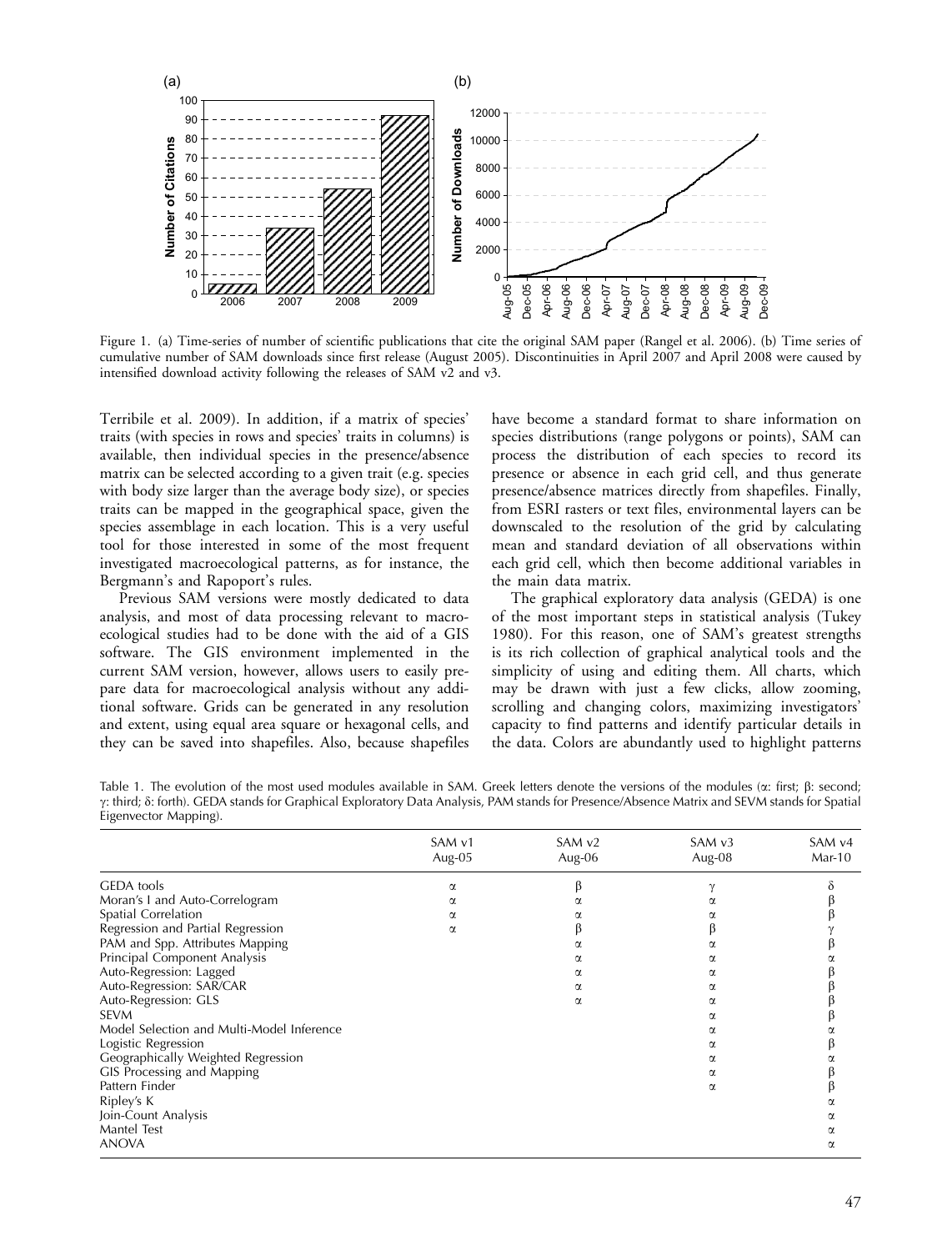in the data or to superimpose multiple plots in the same panel. For example, in two-dimensional scatter-plots, polynomial regression lines can be easily drawn to highlight the relationship between two variables. In the threedimensional scatter-plot, tilting and rotating allow that visual inspection of the data can be done from any perspective. In the new version, the residuals plot applies a well designed set of color gradients in a scatter plot and in a map simultaneously. This tool graphically displays the correlation between two variables and is ideal for evaluating the geographic structure in model's residuals, as it uses different color gradients to differentiate under- and over-estimated values.

Maps are the most important exploratory tools in spatial data analysis, which is why they are fully embedded in each of SAM's analytical modules. SAM allows users to easily draw one or multiple maps simultaneously, which facilitates the visual comparison of the spatial patterns in different variables. The map module in SAM allows re-sizing, zooming and scrolling simple maps, as well as inspecting values by moving the cursor over the map. An even more advanced mapping module is enabled when the main data is extracted from an ESRI shapefile. For example, one may overlay multiple map layers, which may be regular or irregular polygons, and points, to produce publication-quality maps. The graduated color gradients, with customizable classes, are applicable to each shapefile, with automatically generated legends.

The strength of the relationships among variables can change across space (see GWR below). For example, water availability is thought to affect species richness in the tropics, whereas temperature is the most important driver of species richness at higher latitudes (Hawkins et al. 2003). Pattern Finder is a new tool available in SAM that graphically links scatter plots, maps and tables to aid the identification of geographically structured relationships. Using this tool, one can select cells in a map, then the points in the scatter plot and the rows in a spreadsheet that refer to the selected cells are highlighted. The selection of the data may also be made directly from the scatter plot or the spreadsheet. This is an especially useful tool to detect outliers or mistyping.

One of the most important steps in exploratory analysis of spatial data is to measure the magnitude and direction of spatial autocorrelation, which has been defined as ''the property of random variables taking values, at pairs of locations a certain distance apart, that are more similar (positive autocorrelation) or less similar (negative autocorrelation) than expected for randomly associated pairs of observations'' (Legendre 1993). Moran's I coefficient is one of the most commonly used descriptors of spatial autocorrelation. Moran's I can be calculated for individual distance classes (e.g. from 0 to 300 km, 300 to 600 km), producing a plot known as a spatial correlogram. Besides a standard spatial correlogram, SAM's current version also computes asymmetric correlograms, directional correlograms (Rosenberg 2000), Anselin's Moran's I scatter plot (Anselin 1996), and local Moran's I (LISA, Sokal et al. 1998). Also, a new module in SAM implements joincount analysis, which measures the magnitude of spatial autocorrelation in binary data, and is thus very useful to describe the spatial pattern in the distribution of species.

Still in the context of spatial autocorrelation, a new important feature in SAM 4.0 is that autocorrelation can be evaluated in multidimensional data using Mantel test (Manly 1998). This technique is widely used in ecology and evolutionary biology to evaluate if the (dis)similarity among samples (many metrics are available) is structured in geographic space. One of the advanced features on SAM implementation of Mantel test is the ability to perform a Mantel correlogram, which separates the geographic space into sequential distance classes to aid the identification of changes in the strength of correlation between matrices (e.g. compositional similarity against a distance matrix) at different scales.

The problem of inflated type I error rates and model instability that may arise from violation of the assumption of residuals independence in ecological models are now well-known (Legendre 1993, Schabenberger and Gotway 2005, Diniz-Filho et al. 2008, Cliff and Ord 2009). In SAM, this assumption can be easily checked for by evaluating the spatial correlogram of regression residuals that is automatically calculated when the regressed data is spatially explicit. However, researchers have been gradually abandoning classical null-hypothesis testing when the actual goal of the analysis is to confront multiple competing hypotheses (Hilborne and Mangel 1997, Burnham and Anderson 2002). Instead, they have been adopting the information theoretic approach to select the best model among a large set of competing models, or combining the most parsimonious models as a function of their rank. SAM performs model selection and multi-model inference employing the Akaike information criterion (AIC), which provides a parsimonious balance between model predictive power and complexity. Thus, when a set of competing explanatory variables are defined by the researcher, SAM evaluates models that emerge from all possible combinations of individual variables, and ranks them according to their AIC value and derived statistics (e.g. Akaike's weights and delta AIC). In addition, when the goal is to estimate model parameters or to generate a single predictive model, a ''multi-model'' consensus is calculated by averaging and weighting the estimated model parameters as function of Akaike weights. Although this module is based on a standard OLS approach, spatial structure may be easily incorporated by adding spatial covariates as ''fixed'' predictors in the model selection procedure (Diniz-Filho et al. 2008).

When a matrix of explanatory variables represents two or more sets of competing hypotheses, it is possible to quantify the explanatory power due to individual sets of variables as well as the magnitude of redundancy between the sets. Partial regression analysis has been widely applied in spatial ecology to quantify how the total variation in a response variable can be attributed to the independent effects of the 1) environmental variation not structured in space, 2) spatially structured environmental variation, 3) intrinsic spatially contagious processes, and the 4) unexplained variation. The partial regression module in the current version SAM allows users to define up to three sets of variables, which could be, for example, contemporary environmental factors (e.g. temperature), historical factors (e.g. mean root distance of a phylogenetic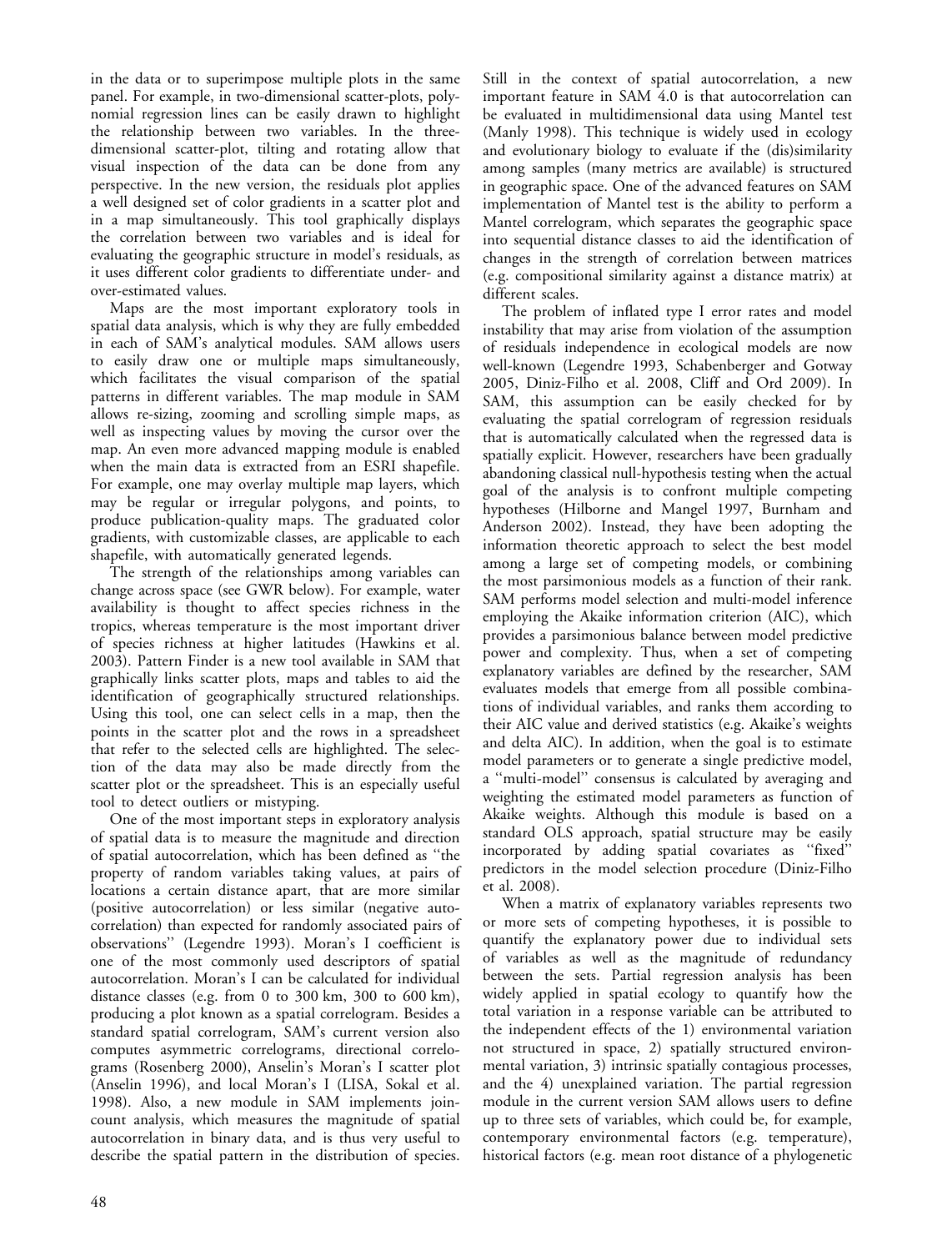tree) and spatial covariates (e.g. polynomial expansions of geographic coordinates).

A strategy commonly employed to account for spatial autocorrelation in regression analysis is to explicitly incorporate in the model the spatial relationship between pairs of sites. The family of statistical techniques that employ this strategy is collectively known as autoregression, or spatial regression models (Dormann et al. 2007), because they require the estimation of the autoregressive parameter to measure the magnitude of autocorrelation in the data. There are several autoregressive (AR) models available in SAM, including: pure (PAR), lagged-response (LRAR), lagged-predictor (LPAR), simultaneous (SAR), conditional (CAR) and moving-average (MAAR) autoregression. In addition, researchers may also use a semi-variogram to define a variance-covariance matrix and incorporate the spatial structure in a Generalized Least Squares (GLS) model (a technique known as kriging regression).

Among the techniques available today for spatial regression, one of the most flexible and statistically powerful is spatial eigenvector mapping (SEVM, Borcard et al. 2004, Diniz-Filho and Bini 2005, Griffith and Peres-Neto 2006, Bini et al. 2009). SEVM comes in various flavors, depending on how the matrix of spatial relationships among pairs of observations is defined. The module implemented in SAM has been continuously improved, and the current version has three important new features: 1) allows both binary connectivity and continuous distance matrices, 2) provides additional ways to select eigenvectors, including the minimization of Moran's I in model residuals, and 3) both explanatory variables (e.g. environmental factors) and spatial eigenvectors can be analyzed simultaneously within the SEVM module, which enables the automated computation of a partial regression analysis between explanatory variables and spatial predictors.

Both spatial and non-spatial regression models actually require careful evaluation of the stationarity assumption (a lack of importance in the absolute geographical position for estimating model parameters), as violations to this assumption may lead to biases in estimated parameters (Fotheringham et al. 2002). For example, if the direction and magnitude of an ecological process shift from one region to another, the parameter estimated by a global stationary model weights the strength and direction of the process in both regions, which may lead to the conclusion that the processes is globally irrelevant to the observed pattern. Thus, the Geographically Weighted Regression (GWR), now implemented in SAM, is an important method because it allows users to evaluate possible violations of the stationarity assumption and to estimate geographically varying model parameters that may then be biologically interpretable (Cassemiro et al. 2007).

In modeling process, another new possibility in the recent version of SAM is to use presence-absence data to model species' distributions, in the context of niche modeling or species distribution modeling (SDM) (Elith et al. 2006). Although SAM is not particularly designed to run the many different algorithms available for SDM, it now provides a routine for logistic regression that can be used for SDM when presence and absence data are available. This tool can be coupled with other richness analyses and allows a first evaluation of species' environmental drivers and their relationship with other macroecological patterns (Terribile et al. 2009). Moreover, spatial autologistic model is also available in SAM. This model uses the information on the relative position of the species occurrence to generate a spatial weighting covariate, and aims to improve the model predictive power by accounting for stochastic processes driving species distribution, such as species' dispersal capacity (Segurado et al. 2006). Dormann et al. (2007) recently used artificial simulation to show that autologistic models sometimes underestimate the effect of environmental factors, although his analyses have been questioned by Betts et al. (2009).

Download of the software, along with the user manual, can be found online at the SAM website:  $\leq$ [www.ecoevol.](http://www.ecoevol.ufg.br/sam)  $ufg.br/sam > (<$ http://purl.oclc.org/sam/ $>$ ).

To cite SAM or acknowledge its use, cite this Software note as follows, substituting the version of the application that you used for "Version 4":

Rangel, T. F., Diniz-Filho, J. A. F. and Bini, L. M. 2010. SAM: a comprehensive application for Spatial Analysis in Macroecology. – Ecography 33: 46–50, (Version 4).

 $Acknowledgements - We thank SAM users for the continuous$ stimulus on the SAM project. We are also grateful to all users that provided feedback on the software, especially bug reporting. TFR is funded by CAPES/Fulbright fellowship, Univ. of Connecticut and National Science Foundation (DEB-0639979 and DBI-0851245). JAFD-F and LMB have been continuously funded by CNPq research fellowships.

## References

- Anselin, L. 1996. The Moran scatterplot as an ESDA tool to assess local instability in spatial association. - In: Fischer, M. et al. (eds), Spatial analytical perspectives in GIS. Taylor and Francis, pp. 111-125.
- Betts, G. M. et al. 2009. Comments on ''Methods to account for spatial autocorrelation in the analysis of species distributional data: a review". - Ecography 32: 374-378.
- Bini, L. M. et al. 2004. Macroecological explanations for differences in species richness gradients: a canonical analysis of South American birds. - J. Biogeogr. 31: 1819-1827.
- Bini, L. M. et al. 2009. Coefficient shifts in geographical ecology: an empirical evaluation of spatial and non-spatial regression. - Ecography 32: 193-204.
- Borcard, D. et al. 2004. Dissecting the spatial structure of ecological data at multiple spatial scales. Ecology 85: 1826-1832.
- Burnham, K. P. and Anderson, D. R. 2002. Model selection and multimodel inference: a practical information-theoretic approach, 2nd ed. - Springer.
- Cassemiro, F. A. S. et al. 2007. Non-stationarity, diversity gradients and the metabolic theory of ecology. - Global Ecol. Biogeogr. 16: 820-822.
- Cliff, A. D. and Ord, J. K. 2009. What were we thinking? - Geogr. Anal. 41: 351-363.
- Diniz-Filho, J. A. F. and Bini, L. M. 2005. Modelling geographical patterns in species richness using eigenvectorbased spatial filters. - Global Ecol. Biogeogr. 14: 177-185.
- Diniz-Filho, J. A. F. et al. 2008. Model selection and information theory in geographical ecology. Global Ecol. Biogeogr. 17: 479 - 488.